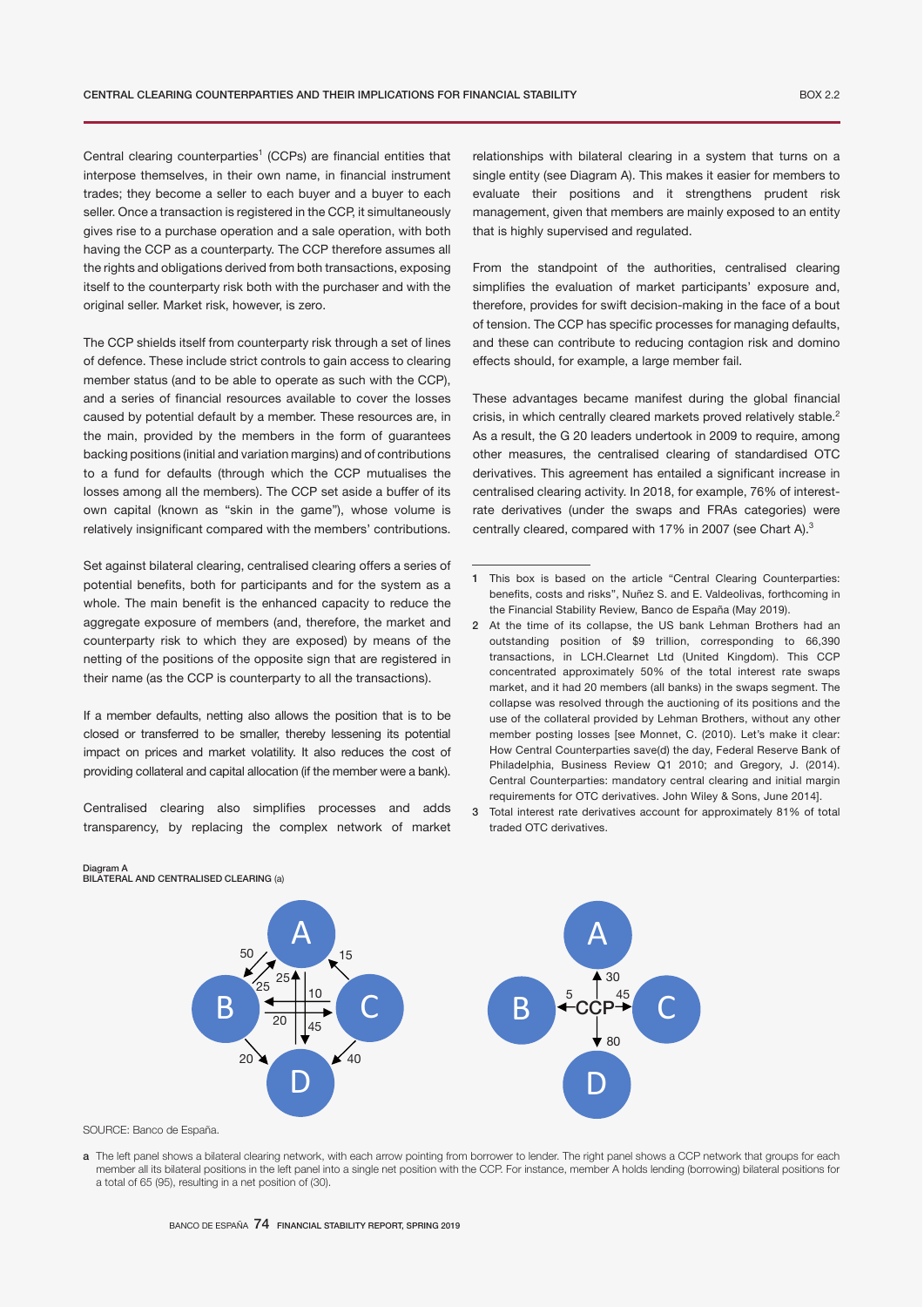This high volume of activity, combined with the fact that CCPs concentrate that risk in a single entity (which can potentially be redistributed through the fund for defaults, for example), explains their systemic nature. This systematicity can, in turn, be reinforced by the following characteristics observed in centralised clearing: the concentration of activity at the level of the CCP and of members; and the high interconnections, owing to the presence of common members. The failure of a CCP may, therefore, expose the system to high losses if the risks are not appropriately managed.

Chart B shows the market share of the main CCPs in the swaps segment, on the basis of currencies and geographical areas.

Operations are essentially concentrated in LCH.Clearnet Ltd, with the exception of activity in Latin America (CME Clearing (US)) and in yen (JSCC (JP)). This tendency is also observed in the CDSs segment, where ICE Clear US is predominant.

 $\Omega$ 10 20  $30$  $40$ 50 60 70 80 90 100 2007 2008 2009 2010 2011 2012 2013 2014 2015 2016 2017 Chart A OTC DERIVATIVES CLEARED THROUGH CCPs Percentage of notional amount outstanding (a) %

 $\blacksquare$  $\blacksquare$  $\blacksquare$   $\blacksquare$   $\blacksquare$   $\blacksquare$   $\blacksquare$   $\blacksquare$   $\blacksquare$   $\blacksquare$   $\blacksquare$   $\blacksquare$   $\blacksquare$   $\blacksquare$   $\blacksquare$   $\blacksquare$   $\blacksquare$   $\blacksquare$   $\blacksquare$   $\blacksquare$   $\blacksquare$   $\blacksquare$   $\blacksquare$   $\blacksquare$   $\blacksquare$   $\blacksquare$   $\blacksquare$   $\blacksquare$   $\blacksquare$   $\blacksquare$   $\blacksquare$   $\blacksquare$ 

4 In the globally systemic CCPs, the size of the fund should be big

The risk entailed for a CCP of being highly exposed to certain members is mitigated by the internationally recommended requirement. This stipulates that the guarantee fund should be of a size equivalent, at least, to the losses that might be generated by the member with the highest exposure in extreme but plausible

From the members' standpoint, 75% of activity is concentrated in around 20 entities (most of them banks). Chart C shows, for the swaps segment, the percentage of the aggregate initial margin (a proxy of activity) deposited by the five biggest members of the three CCPs most active in this segment. This percentage ranges from 24% to 69%. Chart E shows the high presence of banks in

relation to the other clearing members.

market conditions.<sup>4</sup>



enough to cover the losses of the two biggest members.



Chart C INITIAL NET INTEREST INCOME DEPOSITED BY THE FIVE LARGEST MEMBERS. SWAP SEGMENT. 2018 Q3 (b)

SWAPS **SWAPS** SWAPS (ADJUSTED)



Chart D BANKS AS CLEARING MEMBERS. SWAP SEGMENT. 2018 Q3 (b)



SOURCES: BIS (Semiannual Derivative Statistics), Clarus FT, CPMI-IOSCO (Quantitative disclosure 2018 Q3), ISDA.

a Swap data also include FRAs. The data for 2016-2018 were extracted from the BIS. Data prior to 2016 were estimated by indexing the rate of change of the percentages reported by ISDA to the data reported by the BIS. The series were adjusted by the possible double counting of BIS data.

**b** Swap data also include FRAs.